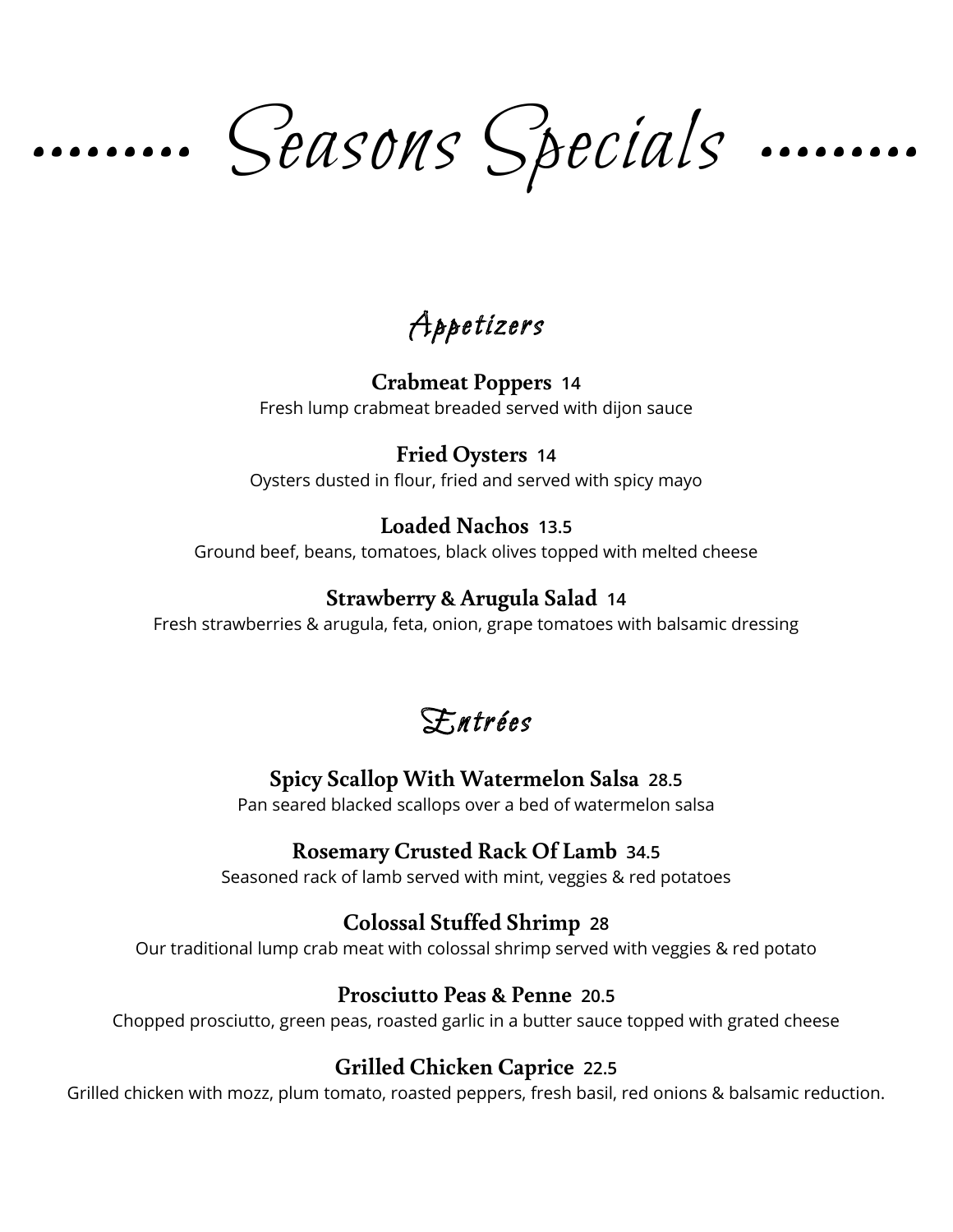# **COAL OVEN ROASTED CHICKEN WINGS**

Original - Served With Caramelized Onions & Hot Peppers Buffalo Style or Tangy Gold B.B.Q

**SMALL (10) 14.5 LARGE (20) 26**

# **APPETIZERS**

| <b>MEATBALLS</b> (3)<br>Served W/ Ricotta Cheese                                                          | 11   | <b>MINI PORK SHANKS</b><br>Tender shanks with tangy barbeque sauce                |
|-----------------------------------------------------------------------------------------------------------|------|-----------------------------------------------------------------------------------|
| <b>MEATBALLS</b> (6)<br>Served W/ Ricotta Cheese                                                          | 18   | <b>BONELESS FRIED WINGS</b><br>Buffalo or garlic parmigiana                       |
| <b>MOZZARELLA STICKS</b>                                                                                  | 10   | <b>EGGPLANT ALA SEASONS</b>                                                       |
| <b>CALAMARI</b>                                                                                           | 14.5 | Thin sliced & rolled with ricotta & mozzarella                                    |
| Original, Balsamic, Sweet N Sour Or Garlic Parm                                                           |      | <b>CHICKEN FINGERS</b>                                                            |
| <b>BOOM BOOM SHRIMP</b><br>Breaded shrimp topped with zesty boom boom sauce                               | 11.5 | <b>ZUPPA DI MUSSELS</b><br>Homemade hot or mild pomodoro sauce                    |
| <b>BATTERED ONION PEEL</b><br>Spicy horseradish sauce on the side                                         | 11   | <b>SHRIMP WHITE BEAN PANCETTA</b><br>Sautéed italian bacon, cannelloni beans & sh |
| <b>FRIED PICKLES</b><br>Crispy fried pickles served with ranch dressing                                   | 11   | <b>GRILLED CLAMS</b><br>Served in white wine with garlic & plum tome              |
| <b>HOT ANTIPASTI FOR TWO</b><br>Eggplant rollatini, calamari, mussels & shrimp in a zesty<br>tomato sauce | 20   | <b>BROCCOLI RABE &amp; SAUSAGE</b><br>Served in oil and garlic                    |

**FLAT-BREADS**

| <b>CAPRESE</b>                                             | 13.5 |
|------------------------------------------------------------|------|
| Sliced fresh mozzarella, plum tomato, basil, olive oil     |      |
| <b>BRUSCHETTA</b>                                          | 13.5 |
| Chopped tomato, basil, garlic & olive oil & balsamic glaze |      |
| <b>PESTO</b>                                               | 13.5 |
| Mozzarella roasted tomato, garlic, olive oil & fresh pesto |      |

# **SALADS**

| <b>SIDE SALAD</b>                                                                           | 5  | <b>ARUGULA</b>                                          |
|---------------------------------------------------------------------------------------------|----|---------------------------------------------------------|
| Romaine, onion & tomato with our house dressing                                             |    | Arugula salad, tomato, dried                            |
| <b>CAESAR SALAD</b>                                                                         | 11 | olive oil & fresh lemon juice                           |
| Romaine, grated romano tossed in caesar dressing                                            |    | <b>COLD ANTIPASTI</b>                                   |
| <b>INSALATA DI CASA</b>                                                                     | 11 | Lettuce, pepperoni, ham, pr                             |
| Romaine lettuce, plum tomato, onion, beans olives<br>& boiled eggs tossed in house dressing |    | olives, roasted peppers in he                           |
| <b>CAPRESE</b>                                                                              | 12 | <b>CRISPY BUFFALO CH</b>                                |
| Sliced fresh mozzarella, plum tomato, fresh basil<br>drizzled with olive oil & balsamic     |    | Breaded chicken, gorgonzo<br>with grape tomatoes & ranc |
|                                                                                             |    |                                                         |

| <b>MEATBALLS</b> (3)<br>Served W/ Ricotta Cheese                                   | 11   | <b>MINI PORK SHANKS</b><br>Tender shanks with tangy barbeque sauce                    | 12.5 |
|------------------------------------------------------------------------------------|------|---------------------------------------------------------------------------------------|------|
| <b>MEATBALLS</b> (6)<br>Served W/ Ricotta Cheese                                   | 18   | <b>BONELESS FRIED WINGS</b><br>Buffalo or garlic parmigiana                           | 12   |
| <b>MOZZARELLA STICKS</b>                                                           | 10   | <b>EGGPLANT ALA SEASONS</b>                                                           | 12   |
| <b>CALAMARI</b>                                                                    | 14.5 | Thin sliced & rolled with ricotta & mozzarella                                        |      |
| Original, Balsamic, Sweet N Sour Or Garlic Parm                                    |      | <b>CHICKEN FINGERS</b>                                                                | 10   |
| <b>BOOM BOOM SHRIMP</b><br>Breaded shrimp topped with zesty boom boom sauce        | 11.5 | <b>ZUPPA DI MUSSELS</b><br>Homemade hot or mild pomodoro sauce                        | 14   |
| BATTERED ONION PEEL<br>Spicy horseradish sauce on the side                         | 11   | <b>SHRIMP WHITE BEAN PANCETTA</b><br>Sautéed italian bacon, cannelloni beans & shrimp | 14   |
| <b>FRIED PICKLES</b><br>Crispy fried pickles served with ranch dressing            | 11   | <b>GRILLED CLAMS</b><br>Served in white wine with garlic & plum tomatoes              | 14   |
| HOT ANTIPASTI FOR TWO<br>Eggplant rollatini, calamari, mussels & shrimp in a zesty | 20   | <b>BROCCOLI RABE &amp; SAUSAGE</b><br>Served in oil and garlic                        | 13.5 |

| <b>NANA'S</b><br>Spinach, white bean & pancetta & mozz cheese | 13.5 |
|---------------------------------------------------------------|------|
| <b>MEAT TRIO</b><br>Ground sausage, pepperoni & meatballs     | 14.5 |
| <b>VEGGIE</b><br>Mushroom, roasted peppers & onions           | 13.5 |

| <b>SIDE SALAD</b><br>Romaine, onion & tomato with our house dressing                                                   | 5  | <b>ARUGULA</b><br>Arugula salad, tomato, dried cranberries, onion                                                        | 12. |
|------------------------------------------------------------------------------------------------------------------------|----|--------------------------------------------------------------------------------------------------------------------------|-----|
| <b>CAESAR SALAD</b>                                                                                                    | 11 | olive oil & fresh lemon juice                                                                                            |     |
| Romaine, grated romano tossed in caesar dressing                                                                       |    | <b>COLD ANTIPASTI</b>                                                                                                    | 14  |
| <b>INSALATA DI CASA</b><br>Romaine lettuce, plum tomato, onion, beans olives<br>& boiled eggs tossed in house dressing | 11 | Lettuce, pepperoni, ham, prosciutto, mozzarella<br>olives, roasted peppers in house dressing                             |     |
| <b>CAPRESE</b><br>Sliced fresh mozzarella, plum tomato, fresh basil<br>drizzled with olive oil & balsamic              | 12 | <b>CRISPY BUFFALO CHICKEN</b><br>Breaded chicken, gorgonzola cheese over romaine<br>with grape tomatoes & ranch dressing | 15  |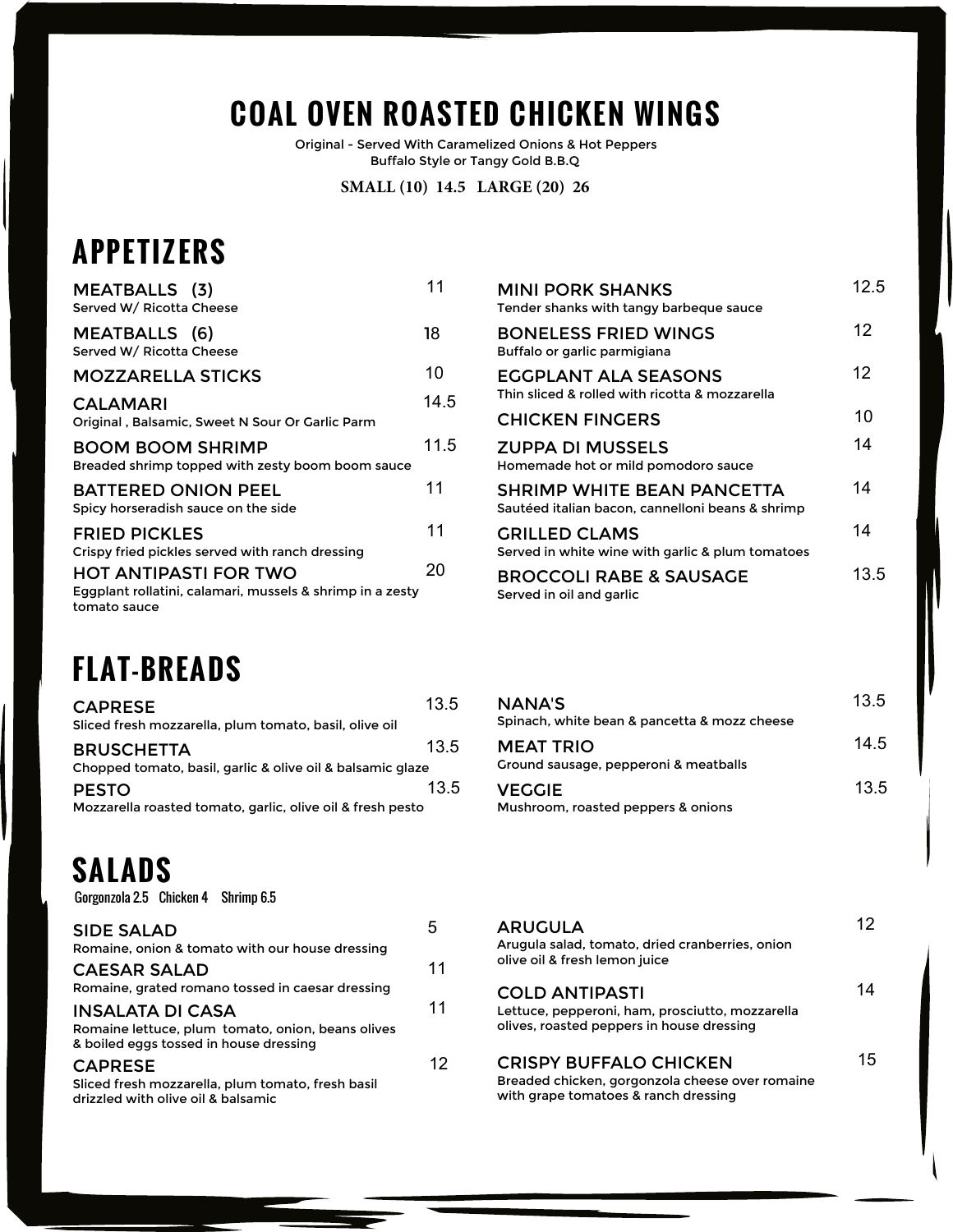# **SANDWICHES**

Hoagie Roll, Flatbread Or Wrap (Substitute Fries For Side Salad 2)

| <b>CHICKEN</b><br>Parmigiana or roasted red peppers & mozzarella                             | 14 | <b>EGGPLANT</b><br>Sliced thin breaded & pa<br>Parmigiana or roasted p |
|----------------------------------------------------------------------------------------------|----|------------------------------------------------------------------------|
| POLLO DI FORNO<br>Coal roasted chicken, monterey jack cheese<br>peppers & caramelized onions | 14 | <b>CHEESE STEAK</b><br>Melted mozzarella toppe                         |
| <b>CHICKEN CAESAR SALAD WRAP</b><br>Grilled chicken with homemade caesar dressing            | 14 | <b>HAMBURGER</b><br>1/2 lb. Angus beef with le<br>• Add cheese .50     |
| <b>MEATBALL PARMIGIANA</b><br>Homemade with mozzarella & marinara sauce                      | 14 | <b>BACON JALAPEN</b>                                                   |
| <b>ITALIAN SAUSAGE &amp; PEPPERS</b><br>Peppers, onion, mozzarella & tomato sauce            | 14 | $\frac{1}{2}$ lb Angus beef with ba<br>& monterey jack cheese          |

# **GLUTEN FREE**

| <b>@ MARGHERITA PIZZA</b><br>Homemade tomato sauce, fresh mozzarella & basil<br>• Served on a 12 inch cauliflower crust | 14.5 |
|-------------------------------------------------------------------------------------------------------------------------|------|
| <b>THICKEN GERARD</b><br>Sausage, roasted peppers in a strained tomato sauce<br>over gluten free penne pasta            | 19.5 |
| <b>© POACHED SALMON</b><br>Fresh salmon poached in a creamy dill sauce<br>with a side of spinach & red potato           | 24   |

# **KIDS MENU** 8.5

Under 10 Yrs. Includes Fountain Drink (Dine In Only)

| <b>CHICKEN</b>                                 | 14 | <b>EGGPLANT</b>                                                                | 14   |
|------------------------------------------------|----|--------------------------------------------------------------------------------|------|
| Parmigiana or roasted red peppers & mozzarella |    | Sliced thin breaded & pan seared                                               |      |
|                                                |    | Parmigiana or roasted peppers & mozzarella                                     |      |
| POLLO DI FORNO                                 | 14 |                                                                                | 14.5 |
| Coal roasted chicken, monterey jack cheese     |    | <b>CHEESE STEAK</b>                                                            |      |
| peppers & caramelized onions                   |    | Melted mozzarella topped with peppers, onions                                  |      |
| <b>CHICKEN CAESAR SALAD WRAP</b>               | 14 | <b>HAMBURGER</b>                                                               | 14   |
| Grilled chicken with homemade caesar dressing  |    | $\frac{1}{2}$ lb. Angus beef with lettuce, tomato & onions<br>. Add cheese .50 |      |
| <b>MEATBALL PARMIGIANA</b>                     | 14 |                                                                                |      |
| Homemade with mozzarella & marinara sauce      |    | <b>BACON JALAPENO BURGER</b>                                                   | 14   |
|                                                |    | $\frac{1}{2}$ lb Angus beef with bacon, jalapeños                              |      |
| <b>ITALIAN SAUSAGE &amp; PEPPERS</b>           | 14 | & monterey jack cheese                                                         |      |

| <b>© VEGETARIAN PIZZA</b><br>Roasted peppers mushrooms, onions & ricotta<br>• Served on a 12" cauliflower crust                        | 15.5 |
|----------------------------------------------------------------------------------------------------------------------------------------|------|
| <b>© PENNE ALA VODKA</b><br>Served over a gluten free pasta                                                                            | 19   |
| <b>@ ASIAGO CHICKEN</b><br>Sautéed onions, sun dried tomatoes in a blush sauce<br>topped w/ asiago cheese over gluten free penne pasta | 20.5 |

PERSONAL PIZZA MACARONI & CHEESE CHICKEN FINGERS & FRIES SPAGHETTI & MEATBALL MOZZARELLA STICKS & FRIES CHICKEN PARMIGIANA WITH PASTA

| <b>DESSERTS</b>                       |     |                                                    |     |
|---------------------------------------|-----|----------------------------------------------------|-----|
| ZEPPOLI                               | 9   | NY STYLE CHEESECAKE                                | 5.5 |
| <b>HOMEMADE CANNOLI</b>               | 4.5 | <b>TARTUFO</b>                                     | 6.5 |
| <b>CHOCOLATE OR VANILLA ICE CREAM</b> | 5   | <b>CHOCOLATE LAVA CAKE</b><br>• Add ice cream 2.50 |     |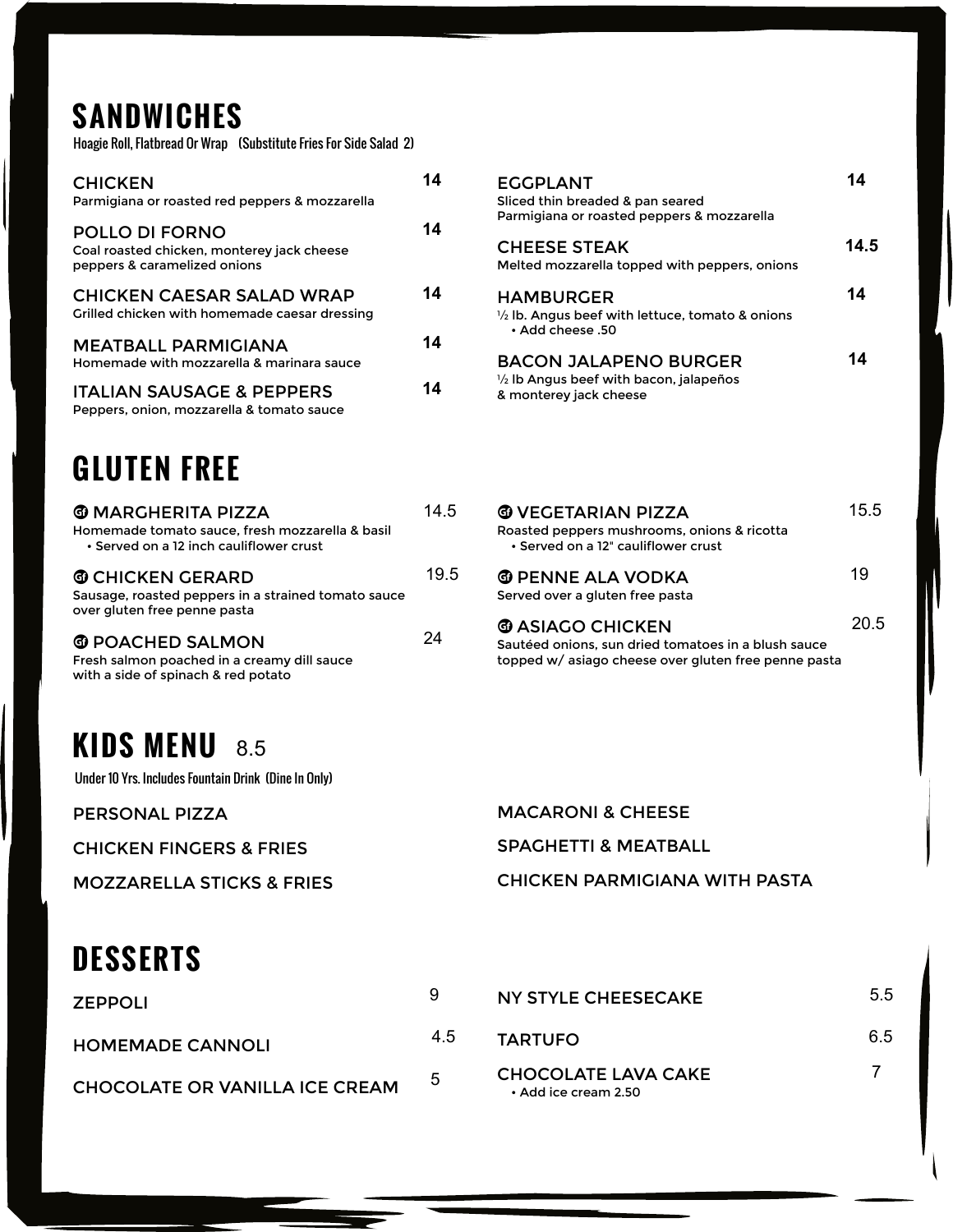## **CHICKEN & VEAL**

Served With Fresh Organic Chicken Breasts

| <b>CHICKEN CLASSICS</b> Choice Of One<br>Parmigiana - Francaise - Marsala<br>• Served with pasta              | 19   |
|---------------------------------------------------------------------------------------------------------------|------|
| <b>CHICKEN CAPRESE &amp; LINGUINE</b><br>Chicken, tomato with fresh mozzarella in oil & garlic                | 19.5 |
| <b>CHICKEN ALA VODKA</b><br>Breaded chicken cutlet in a vodka sauce<br>melted mozzarella served with pasta    | 19.5 |
| <b>CRISPY CHICKEN BRUSCHETTA</b><br>Chicken cutlet with a tomato salad over linguine                          | 19.5 |
| <b>CHICKEN GERARD</b><br>Chicken, roasted peppers, sliced sausage in a<br>strained tomato sauce over linquine | 19.5 |

| <b>CHICKEN CLASSICS</b> Choice Of One<br>Parmigiana - Francaise - Marsala<br>• Served with pasta              | 19   | <b>VEAL CLASSICS</b> Choice Of One<br>Parmigiana - Milanese                                                                 | 22   |
|---------------------------------------------------------------------------------------------------------------|------|-----------------------------------------------------------------------------------------------------------------------------|------|
| <b>CHICKEN CAPRESE &amp; LINGUINE</b><br>Chicken, tomato with fresh mozzarella in oil & garlic                | 19.5 | <b>CHICKEN FAGIOLI BIANCO</b><br>White bean, chicken, spinach roasted garlic over<br>orecchiette pasta                      | 19.5 |
| <b>CHICKEN ALA VODKA</b><br>Breaded chicken cutlet in a vodka sauce<br>melted mozzarella served with pasta    | 19.5 | <b>ASIAGO CHICKEN</b><br>Sautéed with onions, sun dried tomatoes in a<br>blush sauce topped with asiago cheese over penne   | 19.5 |
| <b>CRISPY CHICKEN BRUSCHETTA</b><br>Chicken cutlet with a tomato salad over linguine                          | 19.5 | <b>CHICKEN LOUISIANA</b><br>Sautéed chicken, plum tomato & onions in a                                                      | 19.5 |
| <b>CHICKEN GERARD</b><br>Chicken, roasted peppers, sliced sausage in a<br>strained tomato sauce over linguine | 19.5 | spicy cream sauce over linguine<br><b>CHICKEN ALFREDO BAKED PENNE</b><br>Breaded cutlet, melted mozzarella in alfredo sauce | 19.5 |
| SEAFOOD                                                                                                       |      |                                                                                                                             |      |
| <b>FLOUNDER CLASSICS</b> Choice Of One<br>Francaise - Fra Diavolo - Florentine<br>• Served over linguine      | 20.5 | <b>SHRIMP CLASSICS</b> Choice Of One<br>Parmigiana - Francaise - Scampi<br>• Served over linguine                           | 22.5 |
| <b>LINGUINE CLAM</b><br>Fresh clams, garlic, basil in white wine sauce<br>• Red or White                      | 19   | <b>SPAGHETTI WITH CRABMEAT</b><br>Lump crabmeat, tomato, arugula & garlic served in<br>a white wine sauce                   | 26.5 |
| <b>SHRIMP PANCETTA</b><br>Tomato sauce, pancetta bacon served over linguine                                   | 22.5 | <b>POACHED SALMON</b><br>Poached in a creamy dill with spinach & red potato                                                 | 24   |
| <b>SHRIMP FAGIOLI BIANCO</b>                                                                                  | つつら  | <b>CRAB MEAT FRA DIAVOLO</b>                                                                                                |      |

| <b>LINGUINE CLAM</b><br>Fresh clams, garlic, basil in white wine sauce                                       | 19   | <b>SPACHETTI WITH CRABMEAT</b><br>Lump crabmeat, tomato, arugula & garlic served in                         | 26.5 |
|--------------------------------------------------------------------------------------------------------------|------|-------------------------------------------------------------------------------------------------------------|------|
| • Red or White                                                                                               |      | a white wine sauce                                                                                          |      |
| <b>SHRIMP PANCETTA</b><br>Tomato sauce, pancetta bacon served over linguine                                  | 22.5 | <b>POACHED SALMON</b><br>Poached in a creamy dill with spinach & red potato                                 | 24   |
| <b>SHRIMP FAGIOLI BIANCO</b><br>White bean, shrimp, spinach, roasted garlic over<br>orecchiette pasta        | 22.5 | <b>CRAB MEAT FRA DIAVOLO</b><br>Lump crabmeat, tomato, arugula & garlic served in<br>a zesty marinara sauce | 26.5 |
| <b>SEAFOOD STEW</b><br>Shrimp, clams, mussels, calamari in a seafood broth<br>& spinach served with linguine | 28   | <b>ZUPPA DI PESCE</b><br>Shrimp, clams, mussels, calamari served in a plum<br>sauce over linguine           | 28   |
| <b>SHRIMP LOUISIANA</b><br>Sautéed shrimp, plum tomato & onion in a                                          | 22.5 | <b>TUSCANY SALMON</b><br>Spinach, artichoke, sundried tomato in a                                           | 24   |

creamy garlic sauce served with penne

**SHRIMP LOUISIANA** Sautéed shrimp, plum tomato & onion in a spicy cream sauce over linguine

# **PASTA**

| <b>PENNE SPINACH &amp; TOMATO</b><br>Baby spinach, chopped tomato & onion in a blush sauce | 17 |
|--------------------------------------------------------------------------------------------|----|
| SPAGHETTI AGLIO E OLIO<br>Olive oil, roasted garlic & fresh basil                          | 16 |
| <b>CHEESE OR MEAT RAVIOLI</b><br>Served with marinara sauce                                | 16 |
| <b>BAKED PENNE</b><br>Penne, ricotta cheese, mozz. & marinara sauce                        | 16 |
| LINGUINE ALFREDO<br>Served in a creamy alfredo sauce                                       | 17 |

| 17   | <b>ORECCHIETTE &amp; SAUSAGE</b><br>Broccoli rabe, sausage, in a white wine sauce                                  | 19.5 |
|------|--------------------------------------------------------------------------------------------------------------------|------|
| 16   | PENNE ALA VODKA<br>Creamy blush sauce, garlic & red onion                                                          | 18   |
| 16   | <b>SPACHETTI &amp; MEATBALLS</b><br>Served in home made marinara sauce                                             | 18   |
| 16.5 | <b>PENNE BOLOGNESE</b><br>Sausage & ground beef in a creamy blush sauce                                            | 19.5 |
| 17.5 | EGGPLANT PARMIGIANA<br>Sliced thin breaded eggplant with ricotta<br>mozzarella served with tomato sauce over pasta | 19   |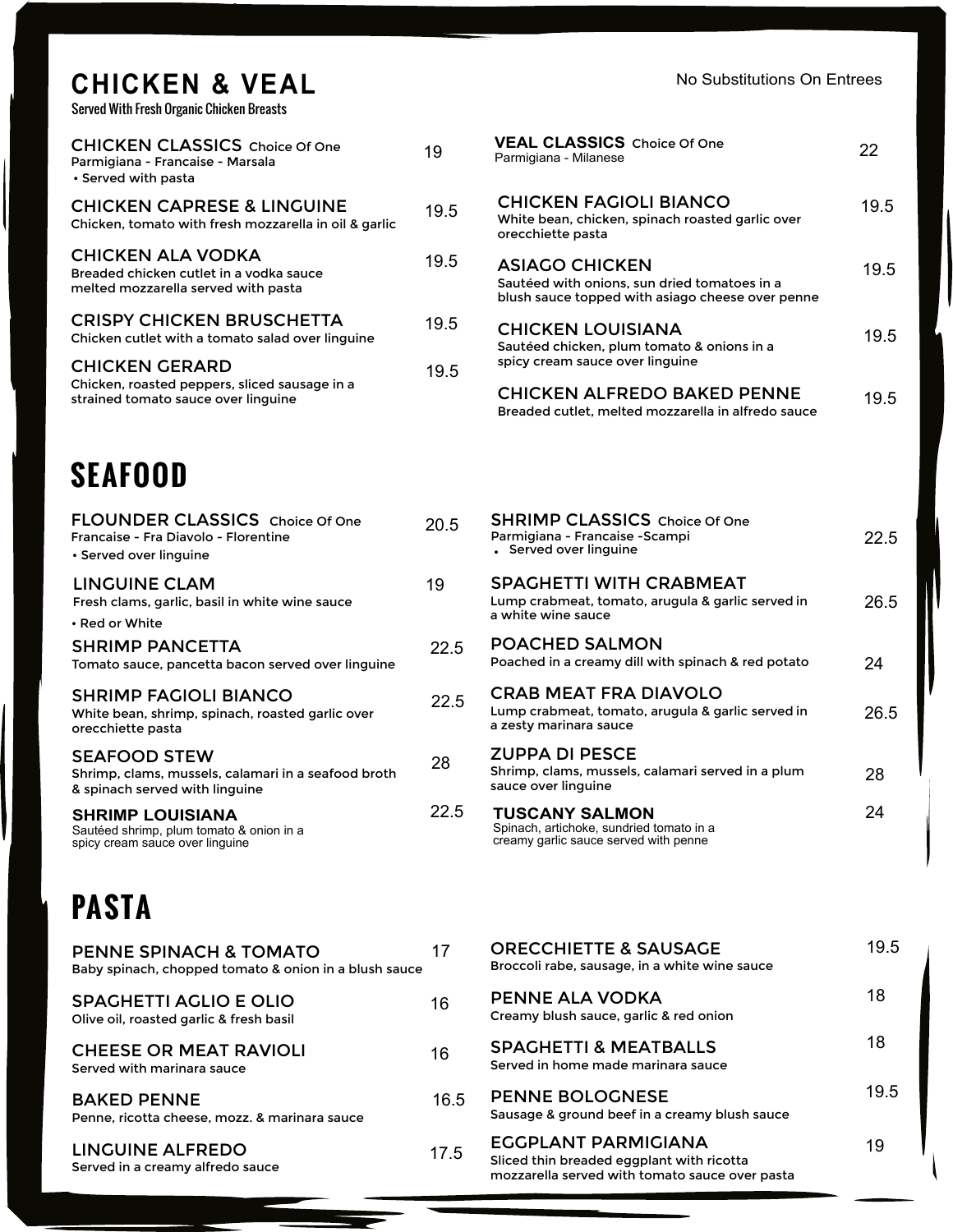## **TRADITIONAL PIZZA**

Our Traditional Pizza Has Our Homemade Tomato Sauce, Mozzarella & Romano Cheese

PERSONAL PIZZA 12" 11 • Additional topping **2.5**

MEDIUM PIZZA 14" 15 • Additional topping **3**

#### LARGE PIZZA 16"
17 • Additional topping **4**

**BISTRO SQUARE PIE** 23.5

16" SQUARE PIE Topped with fresh mozzarella, tomato sauce, & romano cheese • Additional topping **4**

# **STROMBOLIS & CALZONES**

SMALL CALZONE 11

SMALL STROMBOLI 9

• Additional per item **2.5**

• Additional per item **2.5**

| <b>LARGE STROMBOLI</b>    | 15.5 |
|---------------------------|------|
| • Additional per item 3.5 |      |
| <b>LARGE CALZONE</b>      | 18.5 |

• Additional per item **3.5**

#### Create Your Own From Any Of These Toppings

Roasted Peppers, Sweet Peppers, Caramelized Onions, Red Onions, Roasted Garlic, Hot Finger Peppers, Mushrooms Kalamata Olives, Sliced Plum Tomatoes, Sun Dried Tomatoes, Ricotta, Anchovies, Pepperoni, Italian Sausage, Baby Meatballs Ham, Chicken, Bacon, Broccoli Rabe, Prosciutto

# **SPECIALTY PIZZAS**

12" 13.5 14" 18.5 16" 20.5

MARGHERITA Homemade tomato sauce, fresh mozzarella & basil

DONNY BRASCO Fresh pesto, mozzarella, roasted tomato, garlic & olive oil

JOE DIMAGGIO Breaded eggplant, tomato sauce & romano cheese

• No sauce THERESA COCUZZA Ricotta, mozzarella topped with romano cheese & extra virgin olive oil

# **GOURMET PIZZAS**

12" 14 14" 19 16" 22

AL PACINO Traditional pie with broccoli rabe, sausage & garlic

AL CAPONE Buffalo chicken topped with bleu cheese dressing & hot sauce

TONY SOPRANO Breaded chicken, mozzarella, tomato sauce, romano cheese & fresh basil

JOE PESCI Roasted peppers, mushrooms, onions & ricotta ANDREA BOCELLI Fresh arugula, homemade tomato sauce, mozzarella &

romano cheese

OLD FASHION First the fresh mozzarella then we add the sauce

MONA LISA Homemade vodka sauce, fresh mozzarella & basil

THE GODFATHER Fresh mozzarella, sliced tomato & basil • No sauce

FRANK SINATRA Italian sausage, meatballs, hot or sweet peppers ricotta & tomato sauce

BROOKLYN BRIDGE Our Margherita pie with meatballs, italian sausage pepperoni & fresh basil

ROCKY BALBOA Fresh clams & mozzarella with a scampi sauce

ROCKY MARCIANO Baby meatballs & ricotta cheese over our traditional pie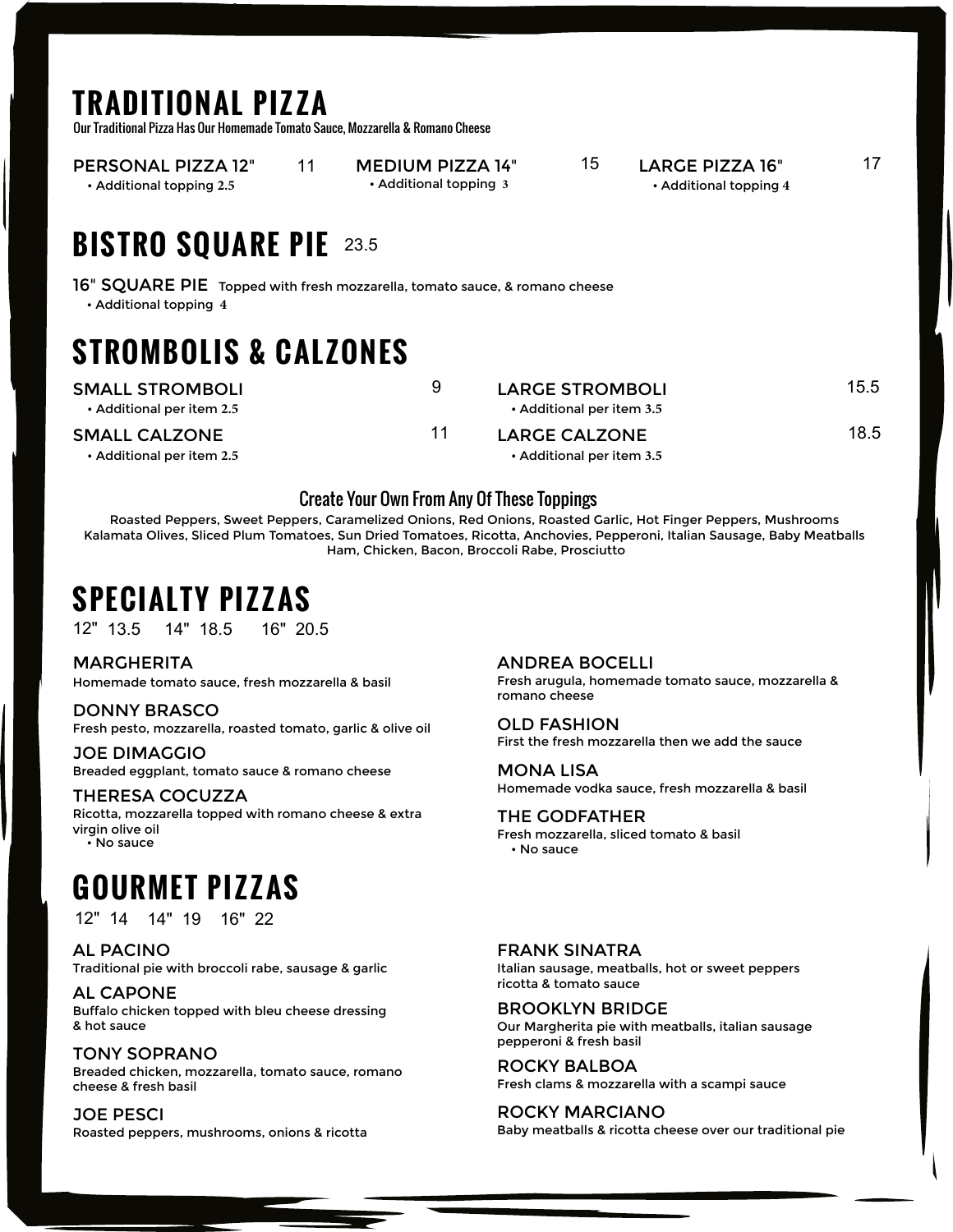# Specialty Drink Menu

## **MARTINIS**

**THE PARADISO TINI** Orange Vodka, Limoncello & Orange Juice

**TOASTED ALMOND TINI** Amaretto, Kahlua & Milk

**TROPICAL MARTINI** Peach Schnapps, Vodka, Malibu, Cranberry Juice & Pineapple Juice

**ORANGE CREAMSICLE TINI** Vanilla Vodka, Triple Sec, OJ, & Milk

**FRENCH MARTINI**

Razz Matazz, Vanilla Vodka & Pineapple Juice

**ESPRESSO MARTINI** Espresso, Vodka, Kahlua, Amaretto, Frangelica & Baileys

**CHOCOLATE MARTINI** Vanilla Vodka, Amaretto, Bailey's & Tippy Cow Rum

**ITALIAN WEDDING MARTINI** Vanilla Vodka, Amaretto, Creme De Cacao, Cranberry Juice & Pineapple Juice

**APPLETINI** Vodka, Apple Schnapps & Sour Mix

**GEORGIA PEACH MARTINI**

Peach Schnapps, Vanilla Vodka, Pineapple Juice, OJ, Splash Of Grenadine

# **COCKTAILS**

**CLASSIC MARGARITA** Tequila, Triple Sec & Sour Mix

**CRANBERRY MOJITO** Simple Syrup, Bacardi, Malibu, Cranberry Juice & Mint Leaves

**RELAXER** Vodka, Coco Rum,Peach Schnapps with Cranberry & Pineapple Juice

**CARIBBEAN BREEZE** Malibu, Triple Sec, Pineapple and Cranberry Juice

**POOLSIDE** Bacardi Rum,Blue Curacao, Sour Mix, Pineapple Juice & Sprite

**ORANGE COSMO** Orange Vodka, Triple Sec, Fresh Lime, Cranberry Juice

**TIKI TEA** Sweet Tea,Vodka, Lemonade An A Splash Of OJ

**TITO'S BERRY LEMONADE** Tito's Vodka, Lemonade With Blueberries & Mint Leaves

**BOURBON SMASH** Bourbon, Triple Sec, Muddled Orange, Raspberry Jam & OJ **MOSCOW MULE** Vodka, Ginger Beer & Lime Juice

**LONG BEACH TEA** Vodka, Triple Sec, Tequila, Sour Mix & Cranberry Juice

**ITALIAN MULE** Amaretto, Limoncello & Ginger Beer

**OLD FASHION**  Bourbon With Muddled Fruit, Bitters With A Splash Of Club Soda

**CLASSIC MOJITO** Simple Syrup, Bacardi, Malibu & Mint Leaves

**LYNCHBURG LEMONADE** Jack Daniels & Lemonade

**CUCUMBER MOJITO** Our Classic Mojito With Cucumber Vodka

**MAI TAI** Rum, Fresh Lime Juice, Triple Sec, Orange Juice, Float Dark Rum on Top

Martinis 13 Mixed Drinks 9